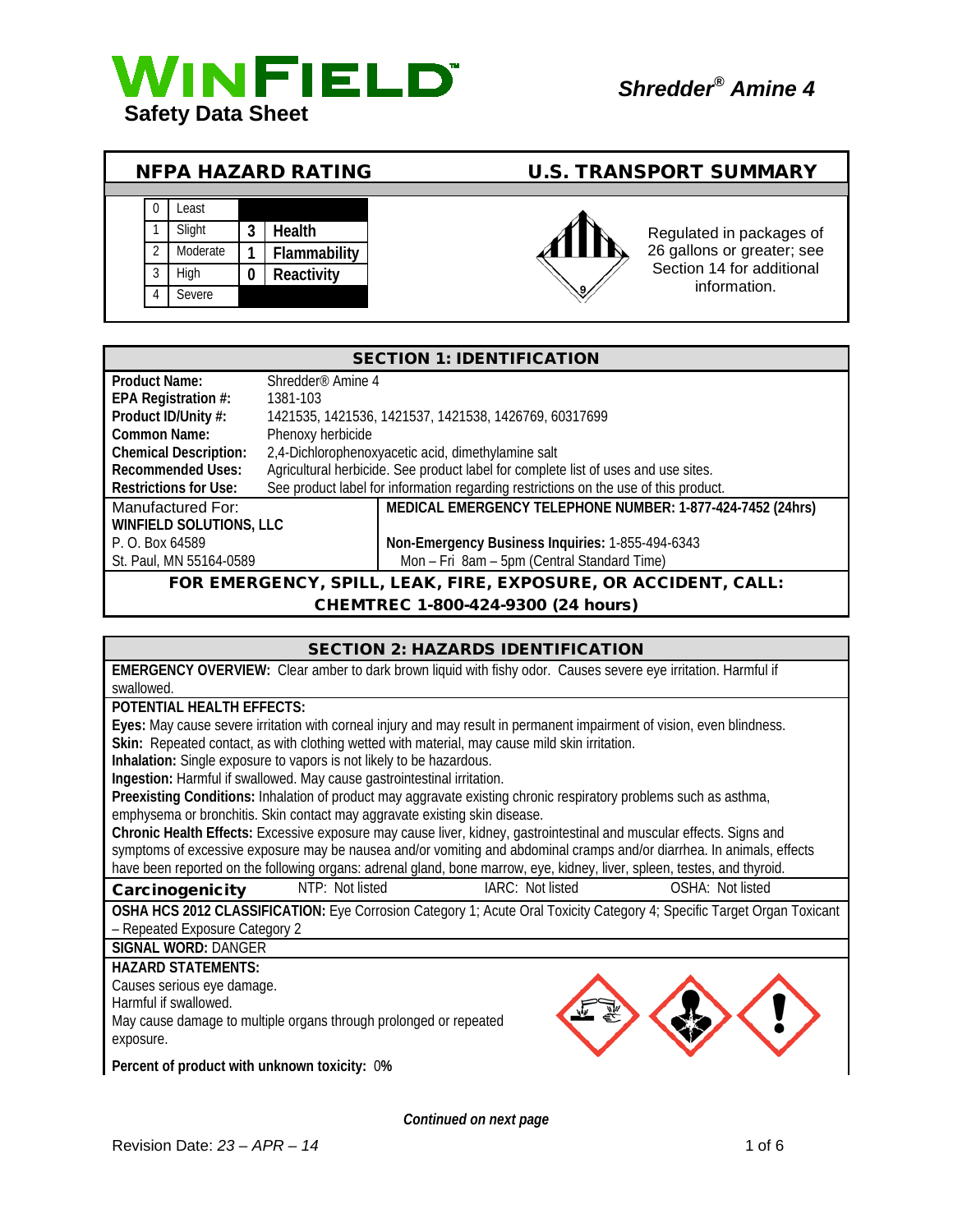#### **PRECAUTIONARY STATEMENTS:**

**Prevention:** Wear eye and face protection. Wash hands thoroughly after handling. Do not eat, drink or smoke when using this product. Do not breathe mist or spray. **Response: If in eyes:** Rinse cautiously with water for 15 minutes. Remove contact lenses, if present and easy to do.

Continue rinsing. Immediately call a poison control center (1-877-424-7452) or doctor for treatment advice. **If Swallowed:** Immediately call a poison control center (1-877-424-7452) or doctor for treatment advice. Rinse mouth. Get medical attention if you feel unwell.

**Storage:** See Section 7 for storage information.<br> **Disposal:** Dispose of contents/container in accor Dispose of contents/container in accordance with Federal, state and local regulations.

| <b>SECTION 3: COMPOSITION/INFORMATION ON INGREDIENTS</b>                                                                                        |          |              |
|-------------------------------------------------------------------------------------------------------------------------------------------------|----------|--------------|
| Ingredient                                                                                                                                      | $%$ (wt) | CAS Reg. $#$ |
| 2,4-Dichlorophenoxyacetic acid, dimethylamine salt                                                                                              | 47.3%    | 2008-39-1    |
|                                                                                                                                                 |          |              |
|                                                                                                                                                 |          |              |
| *Ingredients not specifically listed are non-hazardous and are considered to be confidential business information under 29 CFR<br>1910.1200(i). |          |              |

See Section 8 for exposure limits.

## SECTION 4: FIRST AID MEASURES Inhalation: Remove person from contaminated area to fresh air and assist breathing as needed. Seek medical attention if irritation occurs. Ingestion: Seek medical attention or call a poison control center for treatment advice. Do not induce vomiting unless instructed to do so by a poison control center or doctor. Do not give anything by mouth to an unconscious person. Eyes: Flush eyes with clean water for at least 15 minutes. Lift eyelids to facilitate irrigation. If present, remove contact lenses after 5 minutes and continue rinsing. Seek medical attention immediately. **Skin:** Remove contaminated clothing and wash before re-using. Flush skin with water and then wash with soap and water. Seek medical attention if irritation occurs.

# SECTION 5: FIRE FIGHTING MEASURES

**Suitable Extinguishing Media:** Foam, carbon dioxide, dry chemical, or water fog.

**Special Fire Fighting Procedures:** Wear NIOSH/MSHA approved self-contained breathing apparatus and full bunker gear. Dike area to prevent runoff and contamination of water sources. Dispose of fire control water later. Avoid breathing vapors; keep upwind.

**Hazardous Combustion Products:** Flammable dimethyl amine may be formed in a fire situation. Hydrogen chloride and nitrogen oxides may also form.

**Unusual Fire and Explosion Hazards:** Closed containers may explode from vapor expansion in high heat.

# SECTION 6: ACCIDENTAL RELEASE MEASURES

**Personal Precautions:** Refer to Section 8 for personal protective equipment to be worn during containment and clean-up of a spill involving this product.

**Environmental Precautions:** This product may be toxic to fish and aquatic invertebrates. Keep spilled product from entering sewers or waterways.

**Methods for Containment:** Contain spilled product by diking area with sand or earth.

**Methods for Clean-up:** Cover contained spill with an inert absorbent material such as sand, vermiculite or other appropriate material. Vacuum, scoop, or sweep up material and place in a container for disposal. Do not place spilled material back in original container.

**Other Information:** Spills of this product may require reporting under the Comprehensive Environmental Response, Compensation, and Liability Act (CERCLA) as the product contains 2,4-Dichlorophenoxyacetic acid (2,4-D) with a reportable quantity (RQ) of 100 lbs. See Section 15 for additional information.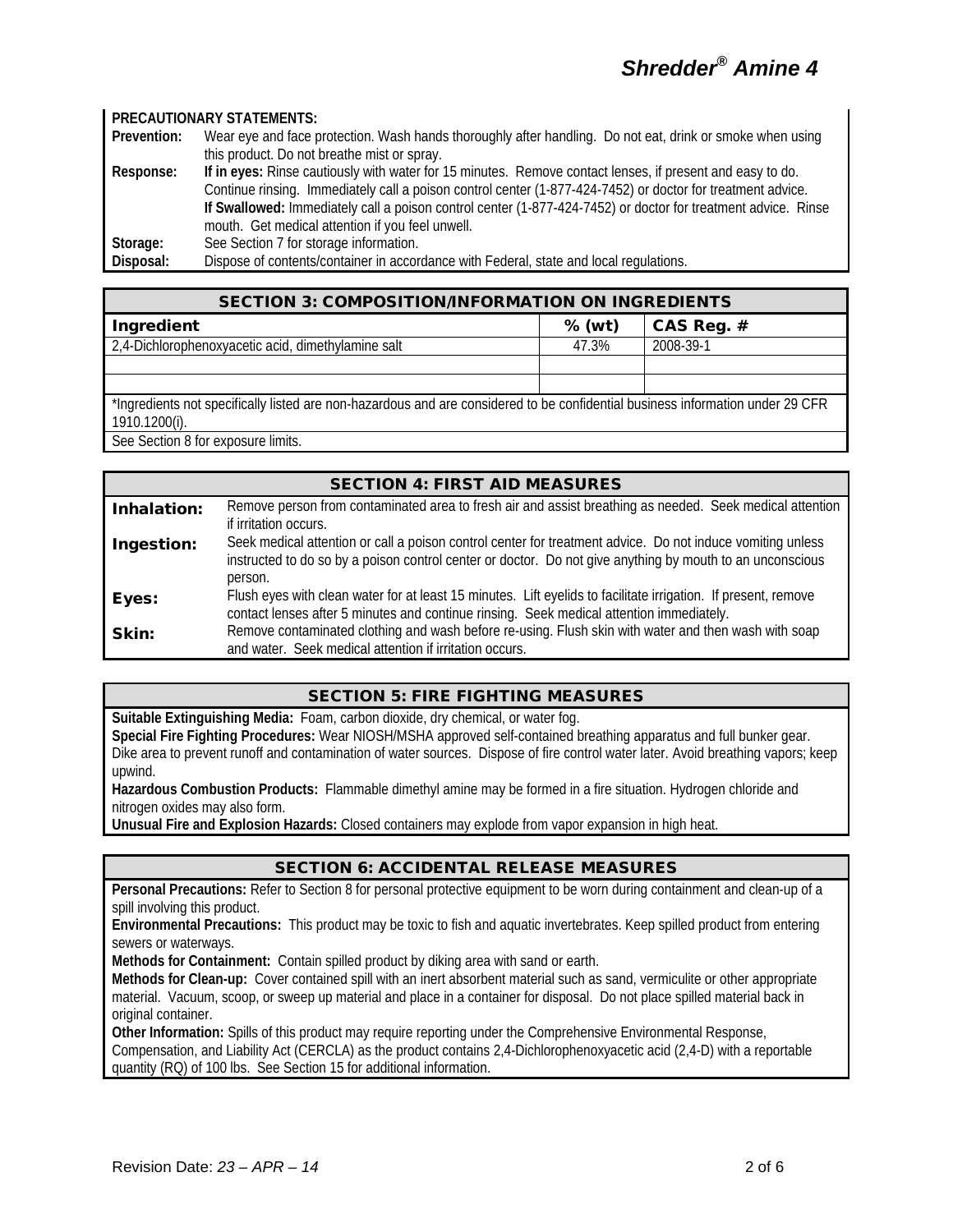## SECTION 7: HANDLING AND STORAGE

**Handling:** RECOMMENDATIONS ARE FOR MANUFACTURING, COMMERCIAL BLENDING, AND PACKAGING WORKERS. PESTICIDE APPLICATORS AND WORKERS must refer to the pesticide product label and Directions for Use attached to the product for Agricultural Use Requirements in accordance with the EPA Worker Protection Standard 40 CFR part 170. Ensure adequate ventilation. Immediately clean up spills that occur during handling. Keep containers closed when not in use. Practice good hygiene after using this material, especially before eating, drinking, smoking, using the toilet, or applying cosmetics. **Storage:** Store in cool, dry areas designated specifically for pesticides, away from children, feed and food products and sources of heat. Protect from freezing. Keep containers closed when not in use. Do not store below 45°F (7°C). If frozen (crystallized), warm to 80-90°F (27-32°C) and re-dissolve before using by rolling or shaking the container. **See pesticide product label for additional storage information.**

**Minimum Storage Temperature:** 45°F

**Other Precautions:** Consult Federal, state and local laws and regulations pertaining to storage.

#### SECTION 8: EXPOSURE CONTROLS/PERSONAL PROTECTION

| <b>Exposure Guidelines</b>        |                                     |                                     |           |
|-----------------------------------|-------------------------------------|-------------------------------------|-----------|
| Component:                        | <b>OSHA PEL</b>                     | ACGIH TLV                           | NIOSH REL |
| 2.4-D Dichlorophenoxy acetic acid | $10 \text{ mg/m}$ $3 \text{ (TWA)}$ | $10 \text{ mg/m}$ $3 \text{ (TWA)}$ |           |
|                                   |                                     |                                     |           |

**NOTE TO END USERS:** PERSONAL PROTECTIVE EQUIPMENT (PPE) AND CLOTHING LISTED IN THIS SECTION IS FOR MANUFACTURING, COMMERCIAL BLENDING AND PACKAGING WORKERS. APPLICATORS AND HANDLERS SHOULD REFER TO THE PESTICIDE PRODUCT LABEL FOR PROPER PERSONAL PROTECTIVE EQUIPMENT (PPE) AND CLOTHING.

**Respiratory Protection:** Where airborne exposure to concentrations greater than the above listed exposure limits is likely, use a NIOSH approved respirator with cartridges/canisters approved for pesticides.

**Engineering Controls: Local Exhaust:** Provide general or local exhaust ventilation systems to maintain airborne concentrations below OSHA PELs or other specified exposure limits. Local exhaust ventilation is preferred.

**Protective Gloves:** Wear chemical resistant gloves to prevent skin exposure.

**Eye Protection:** Wear chemical goggles or safety glasses and full-face shield. Contact lenses are not eye protective devices. An emergency eyewash or water supply should be readily accessible to the work area.

**Other Protective Clothing or Equipment:** Wear long sleeve shirt, long pants and chemical resistant shoes plus socks to prevent skin exposure.

**Work/Hygienic Practices:** Never eat, drink, nor use tobacco in work areas. Practice good hygiene after using this material, especially before eating, drinking, smoking, using the toilet, or applying cosmetics.

## SECTION 9: PHYSICAL AND CHEMICAL PROPERTIES

| <b>Physical State:</b>      | Liauid                         | Specific Gravity ( $H_2O=1$ ):       | $1.157$ (typical)         |
|-----------------------------|--------------------------------|--------------------------------------|---------------------------|
| Vapor Pressure (mm Hg):     | 16.5 at 20°C (68°F)            | Density (Ibs/gallon):                | 9.66 lbs/gallon (typical) |
| Vapor Density (Air=1):      | Not determined                 | <b>Melting Point/Freezing Point:</b> | Not determined            |
| Solubility in Water (wt %): | Infinite                       | <b>Boiling Point/Range:</b>          | 212°F (100°C)             |
| Viscosity:                  | Not determined                 | pH:                                  | Not determined            |
| Appearance and odor:        | Clear amber to dark brown with | Flash Point:                         | Not combustible           |
|                             | a fishy smell.                 |                                      |                           |

# SECTION 10: STABILITY AND REACTIVITY

**Reactivity:** None known

**Chemical Stability:** Product is stable at ambient temperature and pressure, under normal storage and handling conditions. **Possibility of Hazardous Reactions:** Will not occur

**Conditions to Avoid:** Avoid high temperatures, heat or flame.

**Incompatible Materials:** Strong oxidizing agents, acids and bases.

**Hazardous Decomposition Products:** Hydrogen chloride, nitrogen oxides, and dimethyl amine under fire conditions.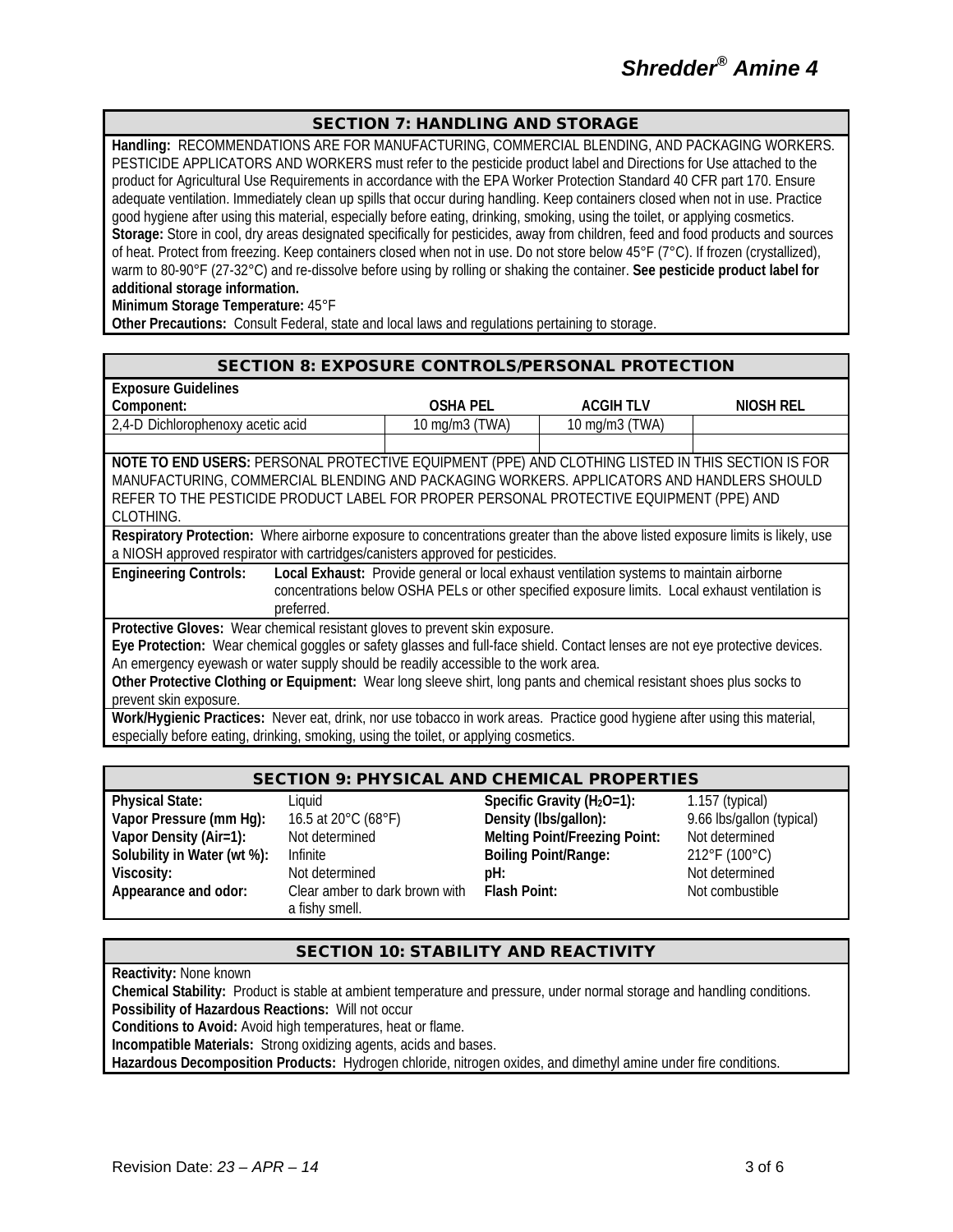|                                  | <b>SECTION 11: TOXICOLOGICAL INFORMATION</b>                                                                            |
|----------------------------------|-------------------------------------------------------------------------------------------------------------------------|
| <b>ACUTE TOXICITY</b>            |                                                                                                                         |
| Eye Effects:                     | May cause severe irritation with corneal injury and may result in permanent impairment of vision,                       |
|                                  | including blindness.                                                                                                    |
| <b>Skin Effects:</b>             | $LD50 > 5,050$ mg/kg                                                                                                    |
| <b>Acute Inhalation Effects:</b> | May cause irritation of the upper respiratory tract but a single exposure to vapors is not likely to<br>be hazardous.   |
| <b>Acute Oral Effects:</b>       | Estimated LD50 = $1340$ mg/kg                                                                                           |
| <b>Specific Target Organ</b>     | In animals, effects of exposure to 2,4-D have been reported on the following organs: adrenal                            |
| Toxicity:                        | gland, bone marrow, eye, kidney, liver, spleen, testes, and thyroid.                                                    |
| <b>CHRONIC TOXICITY</b>          |                                                                                                                         |
| <b>Chronic Effects:</b>          | Excessive exposure may cause liver, kidney, gastrointestinal and muscular effects. Signs and                            |
|                                  | symptoms of excessive exposure may be nausea and/or vomiting and abdominal cramps and/or                                |
|                                  | diarrhea.                                                                                                               |
| Carcinogenicity:                 | No components are anticipated to have carcinogenic effects.                                                             |
| Mutagenicity:                    | No components are anticipated to have mutagenic effects.                                                                |
| Teratogenicity:                  | No components are anticipated to have teratogenic effects.                                                              |
| <b>Reproductive Toxicity:</b>    | No components are anticipated to have effects on the reproductive system.                                               |
| <b>POTENTIAL HEALTH EFFECTS:</b> |                                                                                                                         |
|                                  | Eyes: May cause severe irritation with corneal injury and may result in permanent impairment of vision, even blindness. |
|                                  | Skin: Repeated contact, as with clothing wetted with material, may cause mild skin irritation.                          |
|                                  | Inhalation: Single exposure to vapors is not likely to be hazardous.                                                    |
|                                  | Ingestion: Harmful if swallowed. May cause gastrointestinal irritation.                                                 |

# SECTION 12: ECOLOGICAL INFORMATION

|                                                                     | ENVIRONMENTAL SUMMARY: This product may be toxic to fish and aquatic invertebrates. Information presented below is                                                                                                                                                                                |
|---------------------------------------------------------------------|---------------------------------------------------------------------------------------------------------------------------------------------------------------------------------------------------------------------------------------------------------------------------------------------------|
| based upon the technical ingredient 2,4-Dichlorophenoxyacetic acid. |                                                                                                                                                                                                                                                                                                   |
| <b>ECOTOXICITY DATA:</b>                                            |                                                                                                                                                                                                                                                                                                   |
| Fish Acute and Prolonged Toxicity:                                  | Bioconcentration factor in fish is 0.1-0.47.<br>Acute LC50=344 mg/L for Pimephales promelas (fathead minnow)<br>Acute LC50 = 524 mg/L for Lepomis macrochirus (bluegill),<br>Acute LC50 = 245 mg/L for <i>Oncohynchus mykiss</i> (rainbow trout) in 96 hours.                                     |
| <b>Aquatic Invertebrate Acute Toxicity:</b>                         | Acute LC50 = 184 mg/L for Daphnia magna (water flea)<br>Acute LC50 = 181 mg/L for Penaeus duorarum (pink shrimp)<br>Acute LC50 = 469 mg/L for Menidia beryllina (tidewater silverside)<br>Acute EC50=136 mg/L for shell deposition inhibition in Crassostrea virginica (eastern<br>oyster)        |
| <b>Aquatic Plant Toxicity:</b>                                      | Growth inhibition EC50= 0.58 mg/L for Lemna sp. (duckweed)<br>EC50 = 36.60 mg/L for Skeletonema costatum (marine diatom)<br>EC50 = 153 mg/L for Anabaena flosaquae (blue-green alga)<br>EC50 = 66.5 mg/L for Selenastrum capricornutum (green alga)<br>EC50 = 5.28 mg/L for Navicula sp. (diatom) |
| <b>Bird Acute and Prolonged Toxicity:</b>                           | Dietary LC50 > 5620 ppm for Colinus virginianus (bobwhite) and for Anas<br>platyrhynchos (mallard).                                                                                                                                                                                               |
| Honeybee Toxicity:                                                  | Not determined                                                                                                                                                                                                                                                                                    |
| <b>ENVIRONMENTAL EFFECTS:</b>                                       |                                                                                                                                                                                                                                                                                                   |
| Soil Absorption/Mobility:                                           | Potential for mobility in soil is high (50 < Koc < 150). Soil organic carbon/water<br>partition coefficient (Koc) is 72-136.                                                                                                                                                                      |
| Persistence and degradability:                                      | Biochemical oxygen demand is 0.72 for 5, 10 and 20 days. Chemical oxygen demand<br>is 0.72. Under aerobic soil conditions the half-life is 4 - 23 days. Under aerobic aquatic<br>conditions, the half-life is 0.5 - 11 days.                                                                      |
| <b>Bioaccumulative Potential:</b>                                   | Bioconcentration potential is low (BCF $<$ 100 or log Pow $<$ 3).                                                                                                                                                                                                                                 |
| Other adverse effects:                                              | None known.                                                                                                                                                                                                                                                                                       |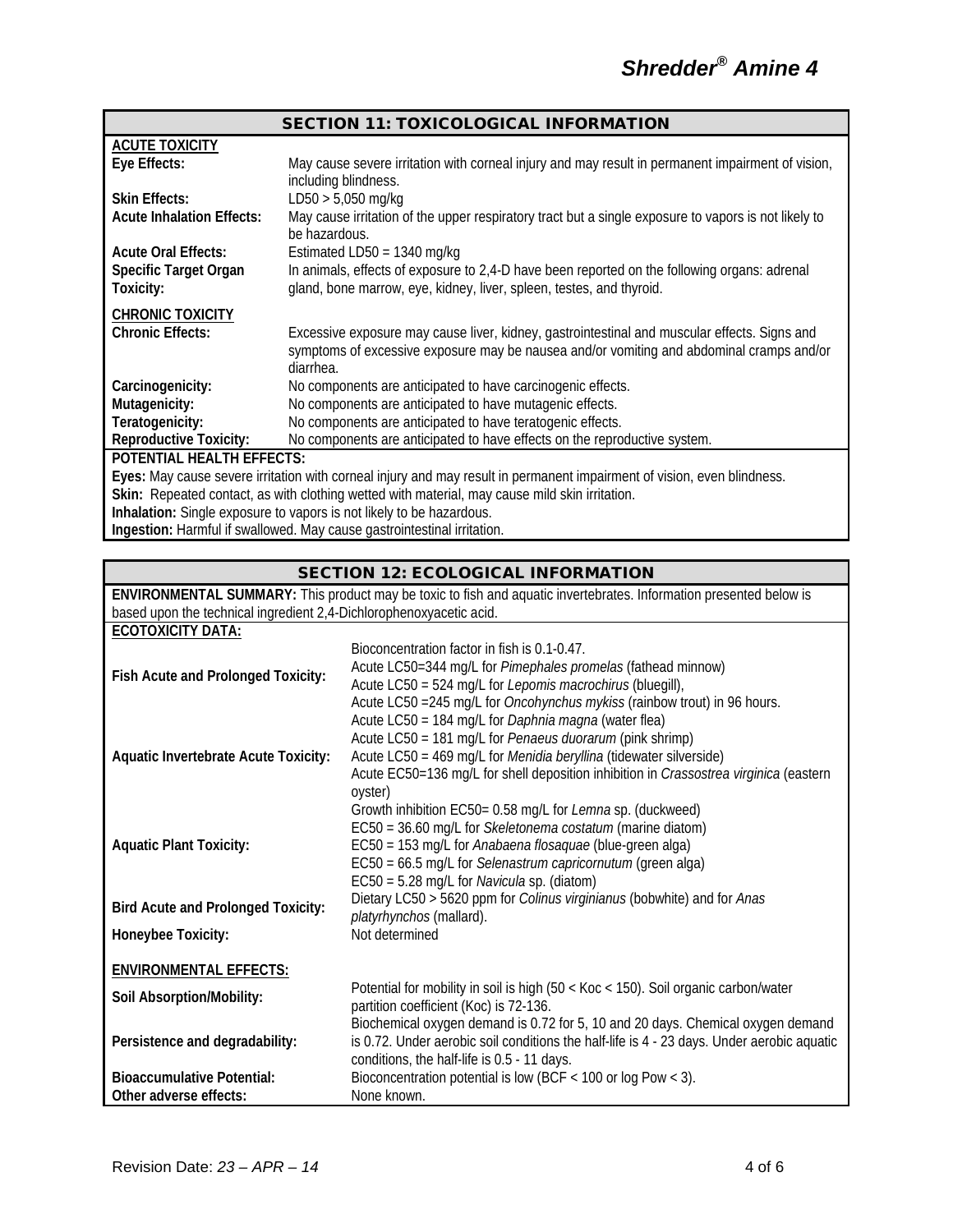## SECTION 13: DISPOSAL CONSIDERATIONS

**Waste:** Dispose of in accordance with applicable Federal, state and local laws and regulations.

**Container:** Triple rinse and recycle the container or dispose of in accordance with Federal, state and local laws and regulations. **See pesticide product label for full instructions on disposal.**

**RCRA Characteristics:** It is the responsibility of the individual disposing of this product to determine the RCRA classification and hazard status of the waste.

## SECTION 14: TRANSPORT INFORMATION

| DOT:     | This product is not regulated by the U.S. Department of Transportation as a hazardous material for ground |
|----------|-----------------------------------------------------------------------------------------------------------|
| (Ground) | shipment in quantities less than 26 gallons.                                                              |
|          | For quantities greater than or equal to 26 gallons:                                                       |
|          | UN3082, Environmental Hazardous Substance, Liquid, N.O.S (Contains 2,4-D), 9, PG III, RQ                  |
| IMDG:    | Not determined                                                                                            |
| (Sea)    |                                                                                                           |
| IATA:    | Not determined                                                                                            |
| (Air)    |                                                                                                           |
| TDG:     | Not determined                                                                                            |
| (Canada) |                                                                                                           |

| TSCA Inventory: This product is exempt from TSCA inventory listing requirements as it is solely for FIFRA regulated use.<br><b>SARA Title III Information:</b><br>Section 302 - Extremely hazardous substances:<br>None listed<br>Section 311/312 - Hazard Categories:<br>Immediate (Acute); Delayed (Chronic)<br>Section 313 - The following chemicals are subject to the reporting requirements of Section 313 of Title III, Superfund<br>Amendments and Reauthorization Act of 1986 and 40 CFR 372:<br>None listed<br>CERCLA - This product contains the following chemicals which have a reportable quantity (RQ) under the Comprehensive<br>Environmental Response, Compensation, and Liability Act (CERCLA):<br>2,4-Dichlorophenoxyacetic acid (CAS# 94-75-7) has an RQ of 100 lbs (reached with 26 gallons of product).<br>EPA Registration Information: This chemical is a pesticide product registered by the Environmental Protection Agency and is<br>subject to certain labeling requirements under federal pesticide law. These requirements differ from the classification criteria and<br>hazard information required for safety data sheets, and for workplace labels of non-pesticide chemicals. Following is the hazard<br>information as required on the pesticide label:<br><b>DANGER</b><br>Corrosive.<br>Causes irreversible eye damage.<br>Harmful if swallowed.<br>Do not get in eyes, on skin or on clothing. Avoid breathing spray mist. |
|--------------------------------------------------------------------------------------------------------------------------------------------------------------------------------------------------------------------------------------------------------------------------------------------------------------------------------------------------------------------------------------------------------------------------------------------------------------------------------------------------------------------------------------------------------------------------------------------------------------------------------------------------------------------------------------------------------------------------------------------------------------------------------------------------------------------------------------------------------------------------------------------------------------------------------------------------------------------------------------------------------------------------------------------------------------------------------------------------------------------------------------------------------------------------------------------------------------------------------------------------------------------------------------------------------------------------------------------------------------------------------------------------------------------------------------------------------------------|
|                                                                                                                                                                                                                                                                                                                                                                                                                                                                                                                                                                                                                                                                                                                                                                                                                                                                                                                                                                                                                                                                                                                                                                                                                                                                                                                                                                                                                                                                    |
|                                                                                                                                                                                                                                                                                                                                                                                                                                                                                                                                                                                                                                                                                                                                                                                                                                                                                                                                                                                                                                                                                                                                                                                                                                                                                                                                                                                                                                                                    |
|                                                                                                                                                                                                                                                                                                                                                                                                                                                                                                                                                                                                                                                                                                                                                                                                                                                                                                                                                                                                                                                                                                                                                                                                                                                                                                                                                                                                                                                                    |
|                                                                                                                                                                                                                                                                                                                                                                                                                                                                                                                                                                                                                                                                                                                                                                                                                                                                                                                                                                                                                                                                                                                                                                                                                                                                                                                                                                                                                                                                    |
|                                                                                                                                                                                                                                                                                                                                                                                                                                                                                                                                                                                                                                                                                                                                                                                                                                                                                                                                                                                                                                                                                                                                                                                                                                                                                                                                                                                                                                                                    |
|                                                                                                                                                                                                                                                                                                                                                                                                                                                                                                                                                                                                                                                                                                                                                                                                                                                                                                                                                                                                                                                                                                                                                                                                                                                                                                                                                                                                                                                                    |
|                                                                                                                                                                                                                                                                                                                                                                                                                                                                                                                                                                                                                                                                                                                                                                                                                                                                                                                                                                                                                                                                                                                                                                                                                                                                                                                                                                                                                                                                    |
|                                                                                                                                                                                                                                                                                                                                                                                                                                                                                                                                                                                                                                                                                                                                                                                                                                                                                                                                                                                                                                                                                                                                                                                                                                                                                                                                                                                                                                                                    |
|                                                                                                                                                                                                                                                                                                                                                                                                                                                                                                                                                                                                                                                                                                                                                                                                                                                                                                                                                                                                                                                                                                                                                                                                                                                                                                                                                                                                                                                                    |
|                                                                                                                                                                                                                                                                                                                                                                                                                                                                                                                                                                                                                                                                                                                                                                                                                                                                                                                                                                                                                                                                                                                                                                                                                                                                                                                                                                                                                                                                    |
|                                                                                                                                                                                                                                                                                                                                                                                                                                                                                                                                                                                                                                                                                                                                                                                                                                                                                                                                                                                                                                                                                                                                                                                                                                                                                                                                                                                                                                                                    |
|                                                                                                                                                                                                                                                                                                                                                                                                                                                                                                                                                                                                                                                                                                                                                                                                                                                                                                                                                                                                                                                                                                                                                                                                                                                                                                                                                                                                                                                                    |
|                                                                                                                                                                                                                                                                                                                                                                                                                                                                                                                                                                                                                                                                                                                                                                                                                                                                                                                                                                                                                                                                                                                                                                                                                                                                                                                                                                                                                                                                    |
|                                                                                                                                                                                                                                                                                                                                                                                                                                                                                                                                                                                                                                                                                                                                                                                                                                                                                                                                                                                                                                                                                                                                                                                                                                                                                                                                                                                                                                                                    |
|                                                                                                                                                                                                                                                                                                                                                                                                                                                                                                                                                                                                                                                                                                                                                                                                                                                                                                                                                                                                                                                                                                                                                                                                                                                                                                                                                                                                                                                                    |
|                                                                                                                                                                                                                                                                                                                                                                                                                                                                                                                                                                                                                                                                                                                                                                                                                                                                                                                                                                                                                                                                                                                                                                                                                                                                                                                                                                                                                                                                    |
|                                                                                                                                                                                                                                                                                                                                                                                                                                                                                                                                                                                                                                                                                                                                                                                                                                                                                                                                                                                                                                                                                                                                                                                                                                                                                                                                                                                                                                                                    |
|                                                                                                                                                                                                                                                                                                                                                                                                                                                                                                                                                                                                                                                                                                                                                                                                                                                                                                                                                                                                                                                                                                                                                                                                                                                                                                                                                                                                                                                                    |
| California Proposition 65: This product does not contain any components known to the state of California to cause cancer<br>and/or reproductive harm.                                                                                                                                                                                                                                                                                                                                                                                                                                                                                                                                                                                                                                                                                                                                                                                                                                                                                                                                                                                                                                                                                                                                                                                                                                                                                                              |
| U.S. State Worker and Community Right-To-Know (RTK) Information (CT, IL, MA, MN, NH, NJ, PA, RI):                                                                                                                                                                                                                                                                                                                                                                                                                                                                                                                                                                                                                                                                                                                                                                                                                                                                                                                                                                                                                                                                                                                                                                                                                                                                                                                                                                  |
| <b>Chemical Name</b><br>CAS#<br>State(s)                                                                                                                                                                                                                                                                                                                                                                                                                                                                                                                                                                                                                                                                                                                                                                                                                                                                                                                                                                                                                                                                                                                                                                                                                                                                                                                                                                                                                           |
| No components listed                                                                                                                                                                                                                                                                                                                                                                                                                                                                                                                                                                                                                                                                                                                                                                                                                                                                                                                                                                                                                                                                                                                                                                                                                                                                                                                                                                                                                                               |
|                                                                                                                                                                                                                                                                                                                                                                                                                                                                                                                                                                                                                                                                                                                                                                                                                                                                                                                                                                                                                                                                                                                                                                                                                                                                                                                                                                                                                                                                    |
| Canadian Domestic Substances List: Not determined                                                                                                                                                                                                                                                                                                                                                                                                                                                                                                                                                                                                                                                                                                                                                                                                                                                                                                                                                                                                                                                                                                                                                                                                                                                                                                                                                                                                                  |
| WHMIS Classification: This product is not approved for use in Canada. WHMIS classification is not determined.                                                                                                                                                                                                                                                                                                                                                                                                                                                                                                                                                                                                                                                                                                                                                                                                                                                                                                                                                                                                                                                                                                                                                                                                                                                                                                                                                      |